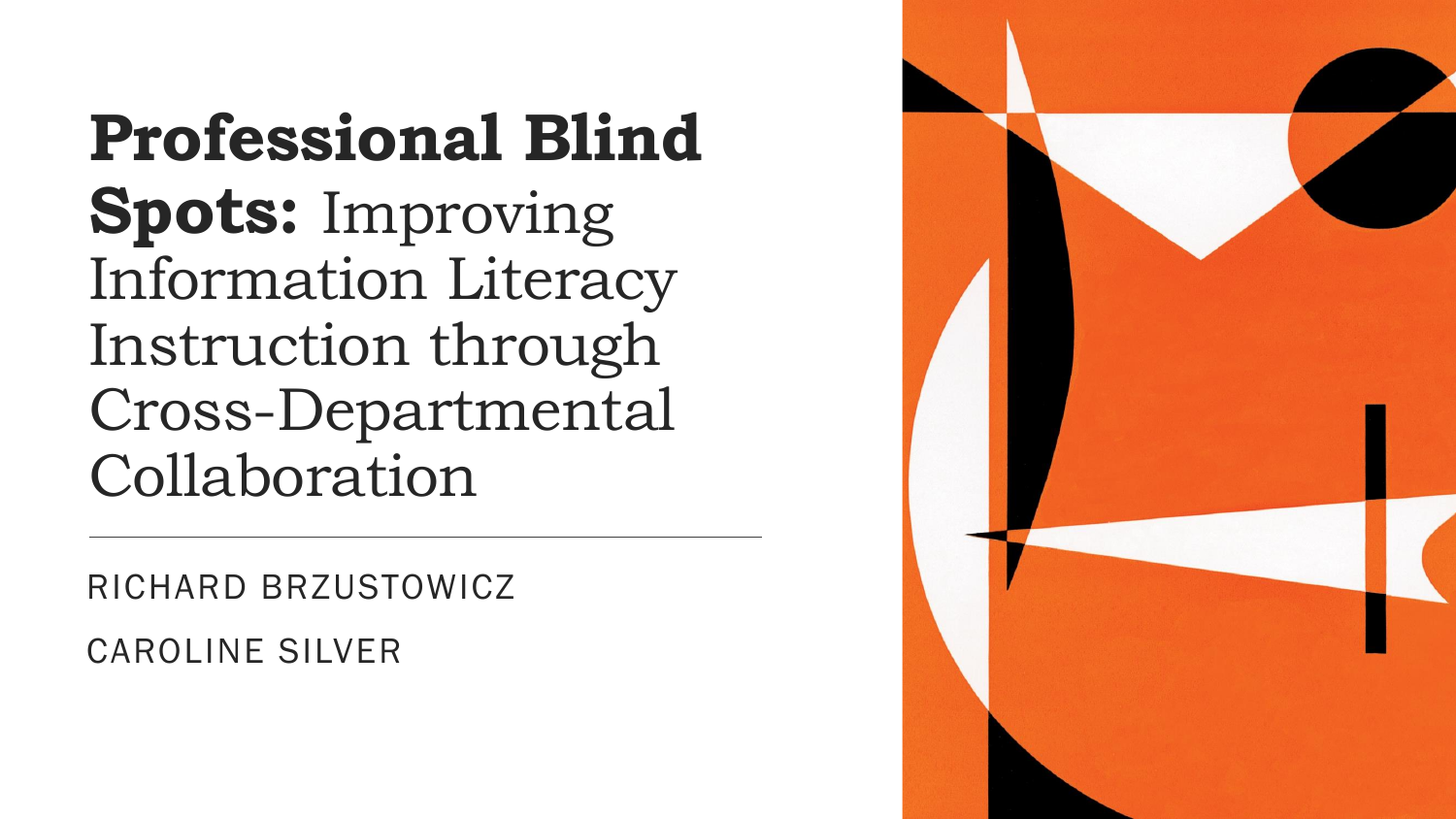### Who Are We?

Richard Brzustowicz, left

Caroline Silver, right



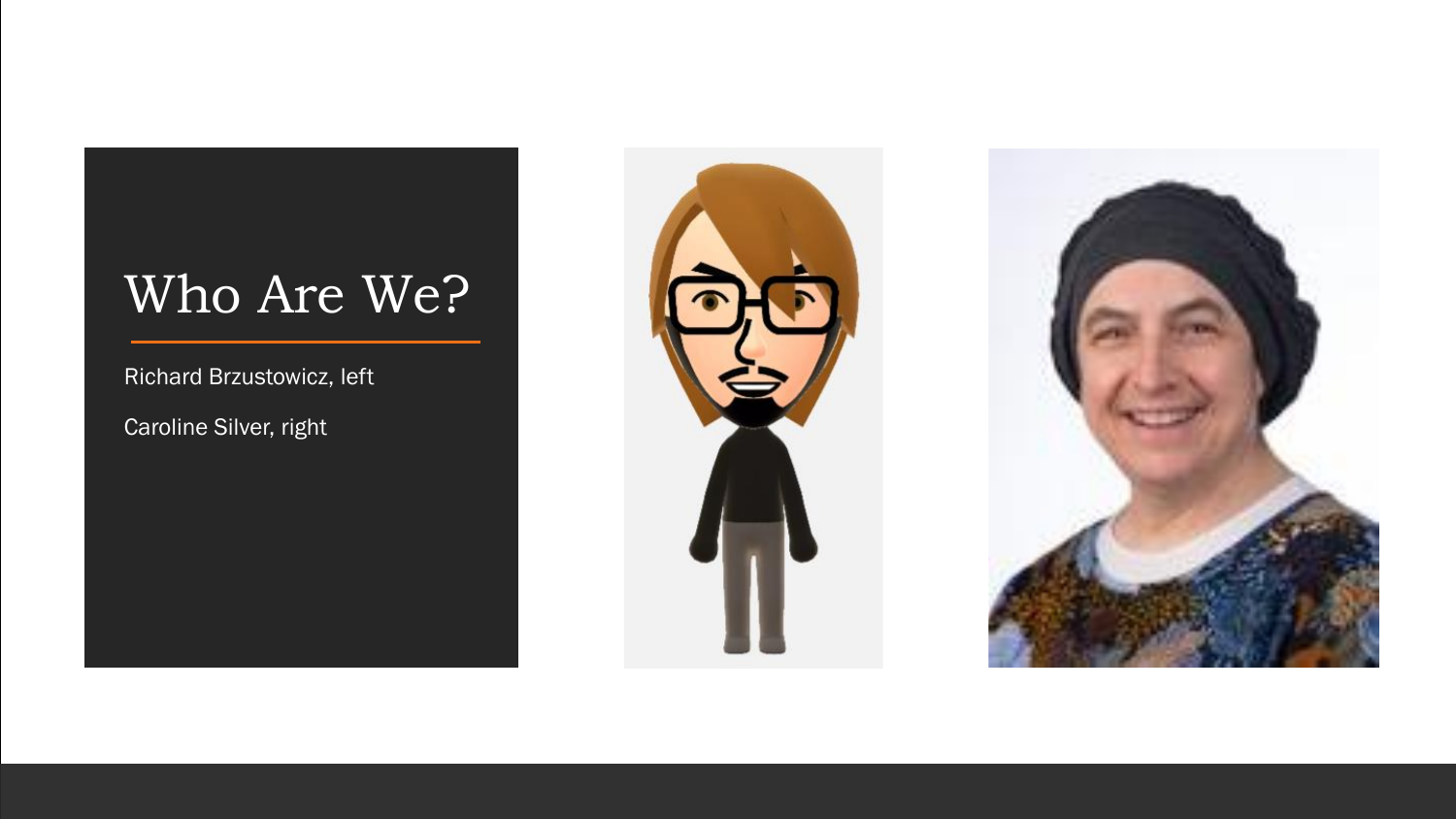## **Introduction**

Problem: Information Literacy Instruction (ILI) at small institution with limited resources

Solution: Librarians and Instructional Designer (ID) work to develop asynchronous content, collaborate with faculty stakeholders to develop subject- and course-specific learning modules, bring in line with institutional standards for ID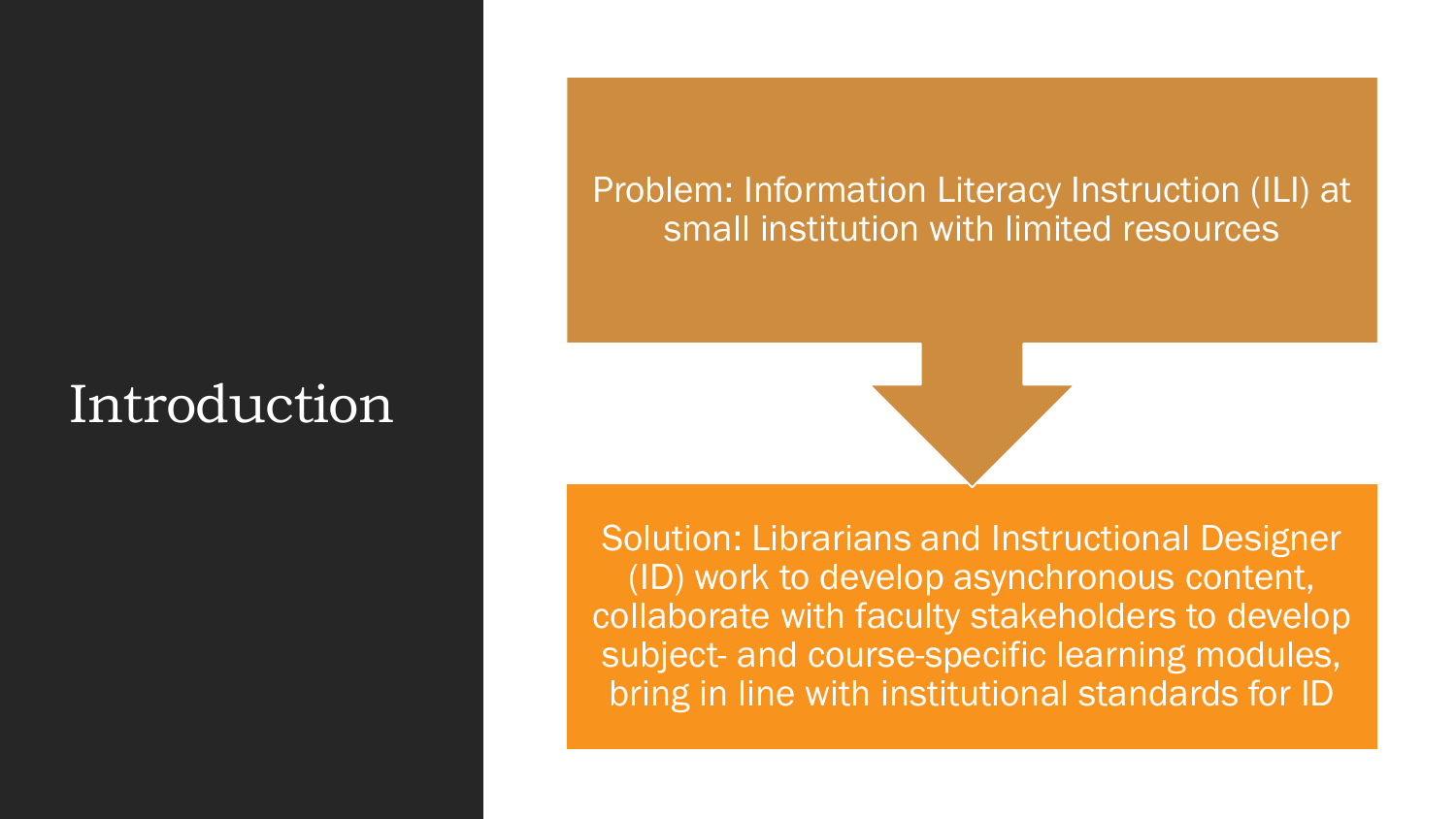#### Previous ILI Implementations

### Ad hoc

### Classroom visits only

### Assessments done on paper

Curriculum developed from librarian's perspective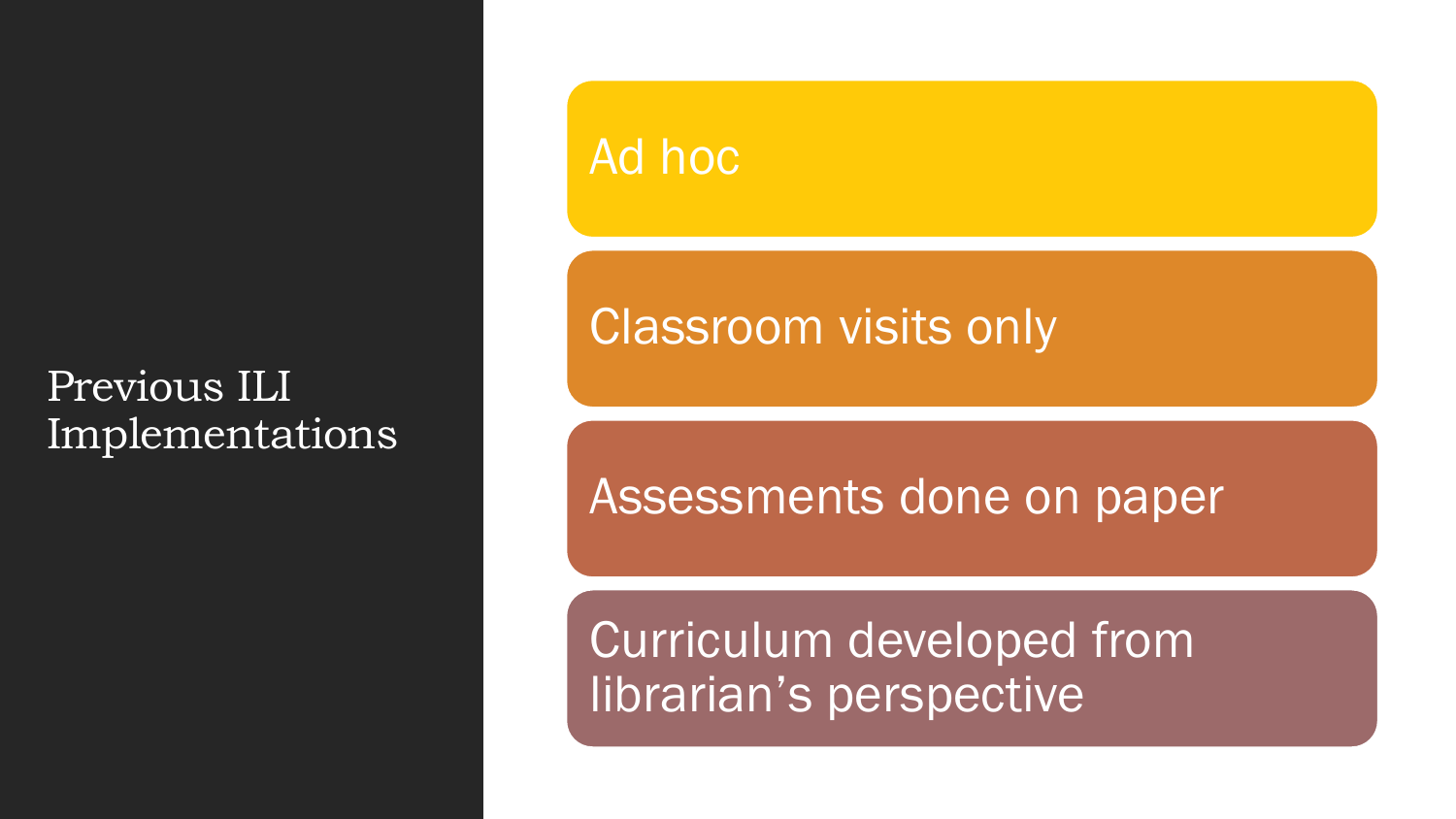## Problems

Content not developed to meet students'/courses' needs, did not "meet" students where they were

Assessment did not meet University's technology standards

Ad hoc presentations prevented meaningful assessment and growth of ILI skills

Content not reusable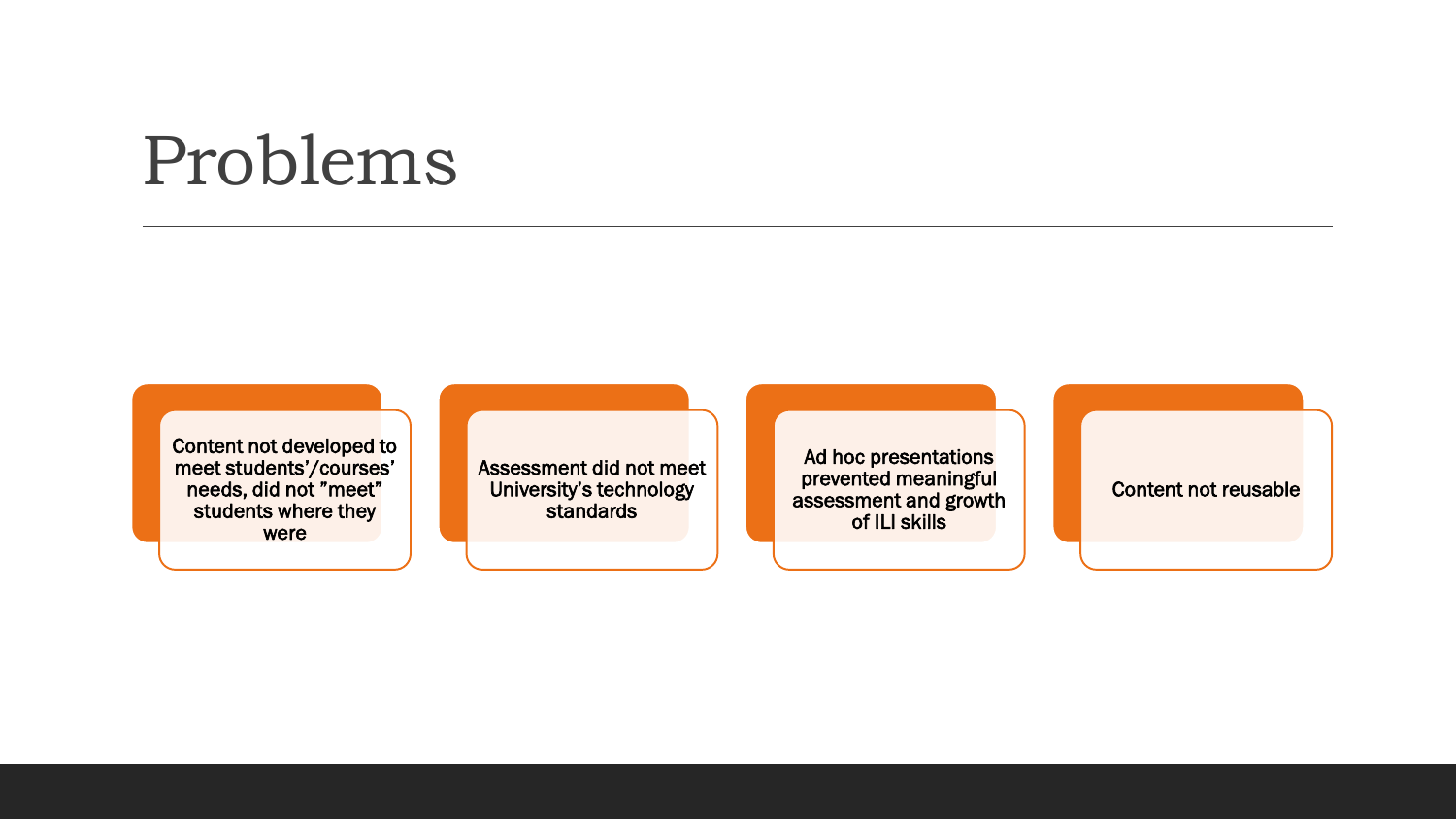## First Iteration



Evaluated previous content using ILIAC method (Oakleaf) to inform process



Met with key stakeholders across faculty and staff (e.g., College of Health and Wellness, Center for Digital Learning and Education, Center for Academic Achievement) to identify ILI incorporation



Rise 360 to develop Carlow's first asynchronous course content



Developed on case-by-case, goal of "scaffolding" into curriculum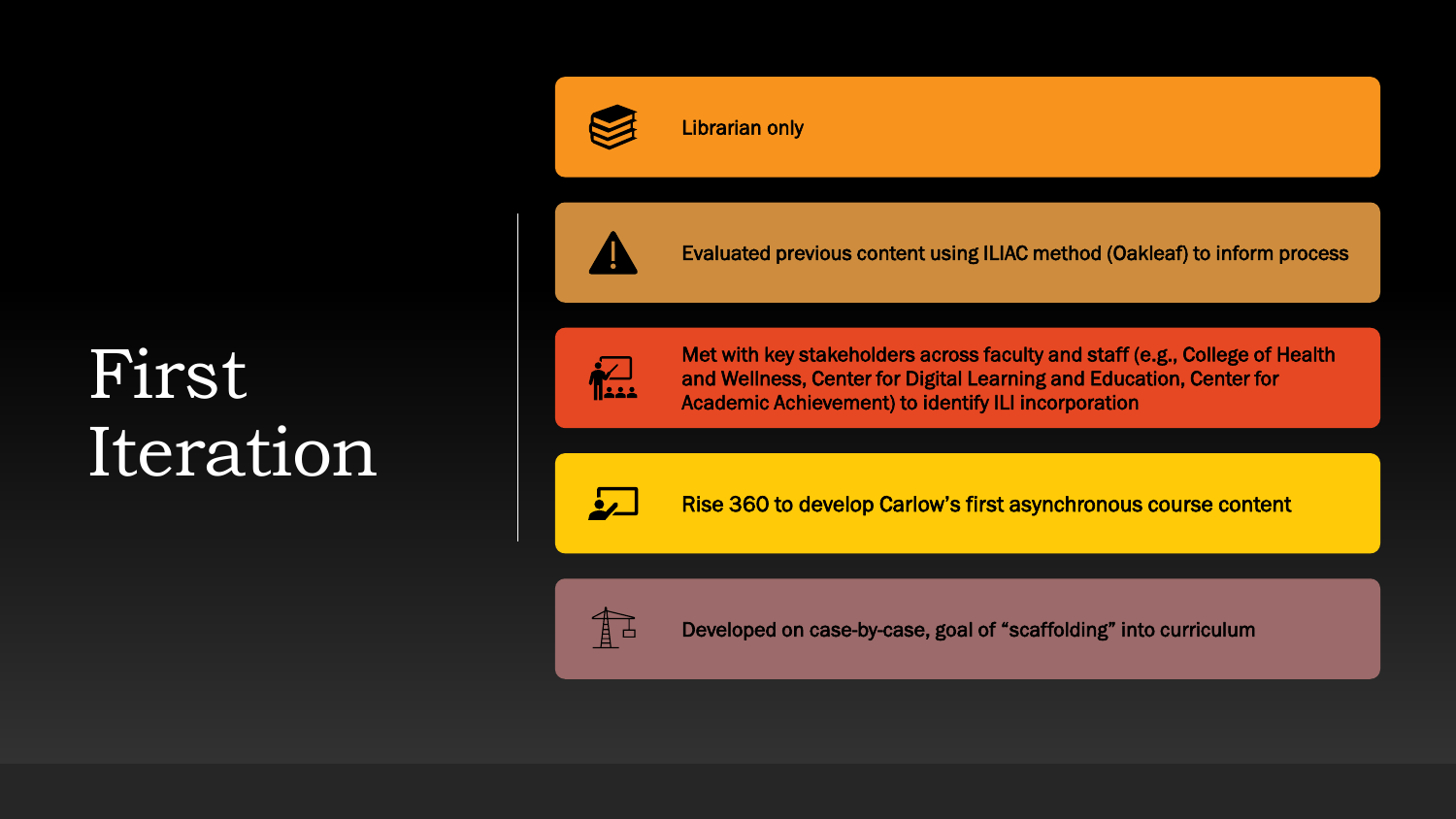



**WHAT IS AUTHORITY?** 

WHO IS AN AUTHORITY?

**PEER REVIEW** 

#### **Expertise**

The easiest way to think of authority is like a qualification. Authorities have extensive knowledge of their areas of expertise, and are actively engaged in larger conversations about what they specialize in.

Take a look at the video below. One of these characters is an authority on the law, while the other is not. Whose advice would you trust?

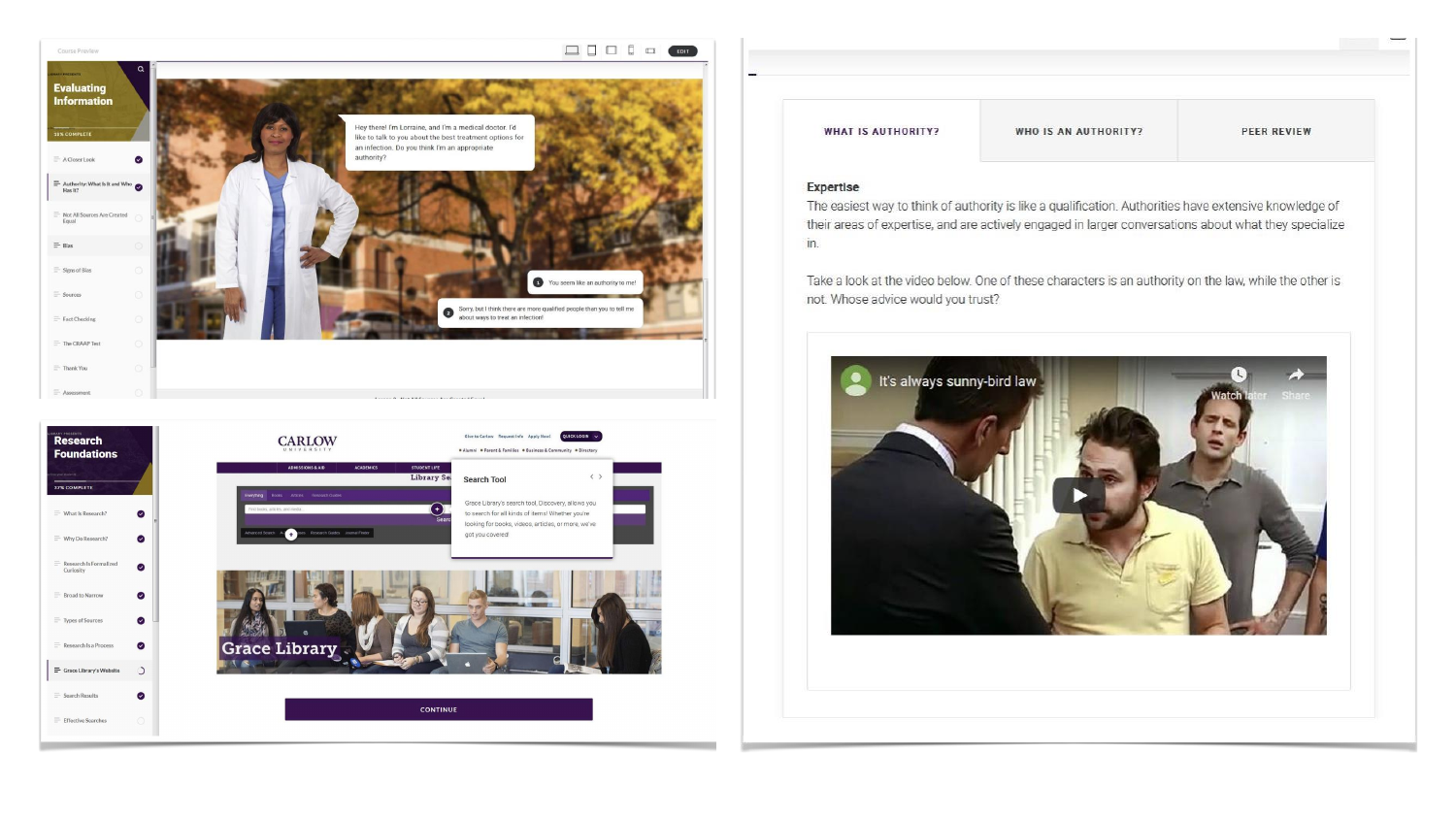## Lessons Learned

#### *WHAT WORKED*

- Reusable content
- Increased accessibility
- More efficient, effective data collection and assessment

#### *WHAT DIDN'T*

- Curriculum still not targeted
- Delivery method (Rise) cumbersome to deliver to students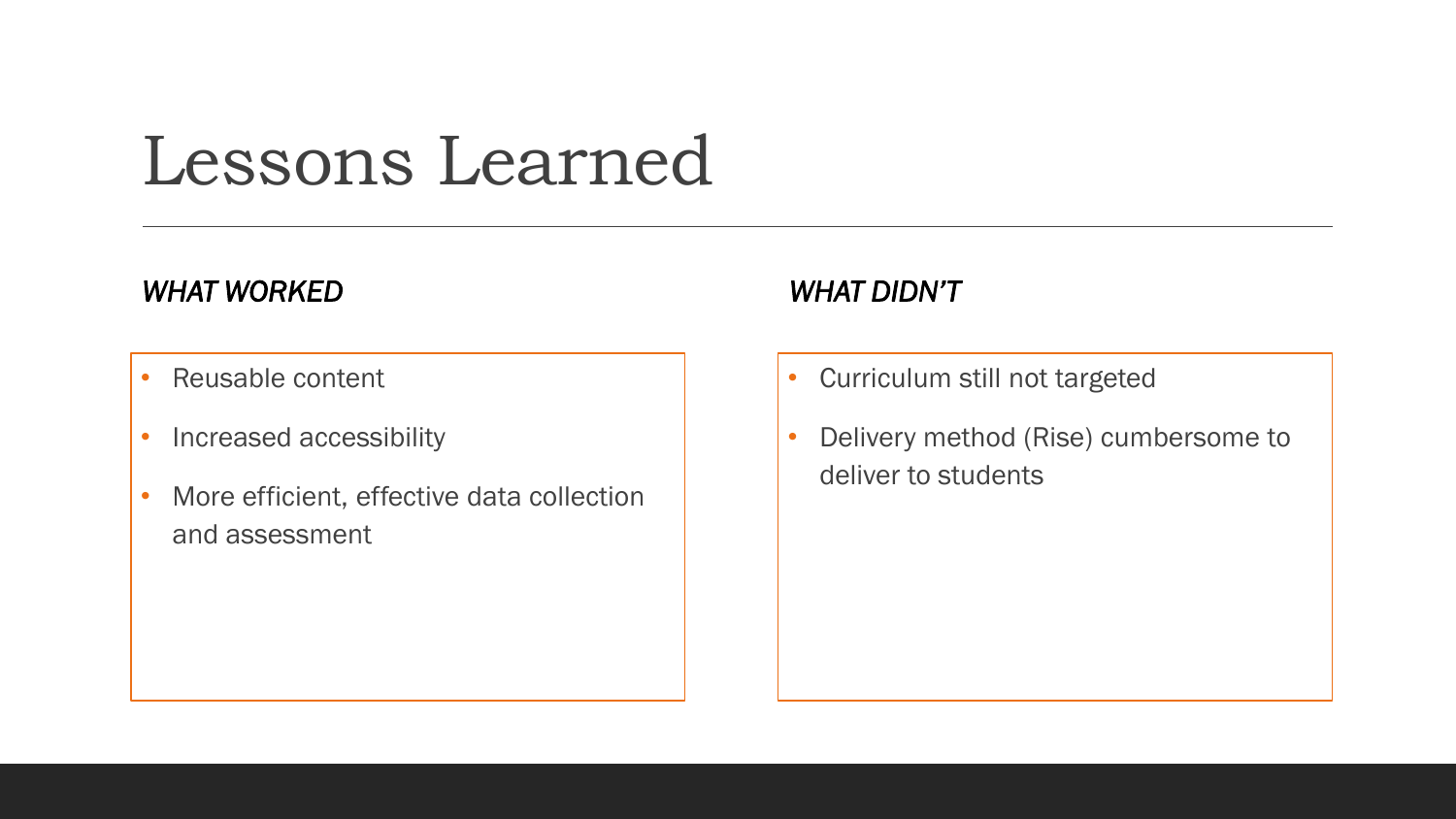## Second Iteration

Improve the existing ILI offerings at Carlow. Instructional Designer and Librarian asked to review and improve ILI content, work together to develop more innovative content in line with current ID standards.

Niche Academy as new tool to develop learning content.

Assessment of UX using User Experience Questionnaire (citation, etc.)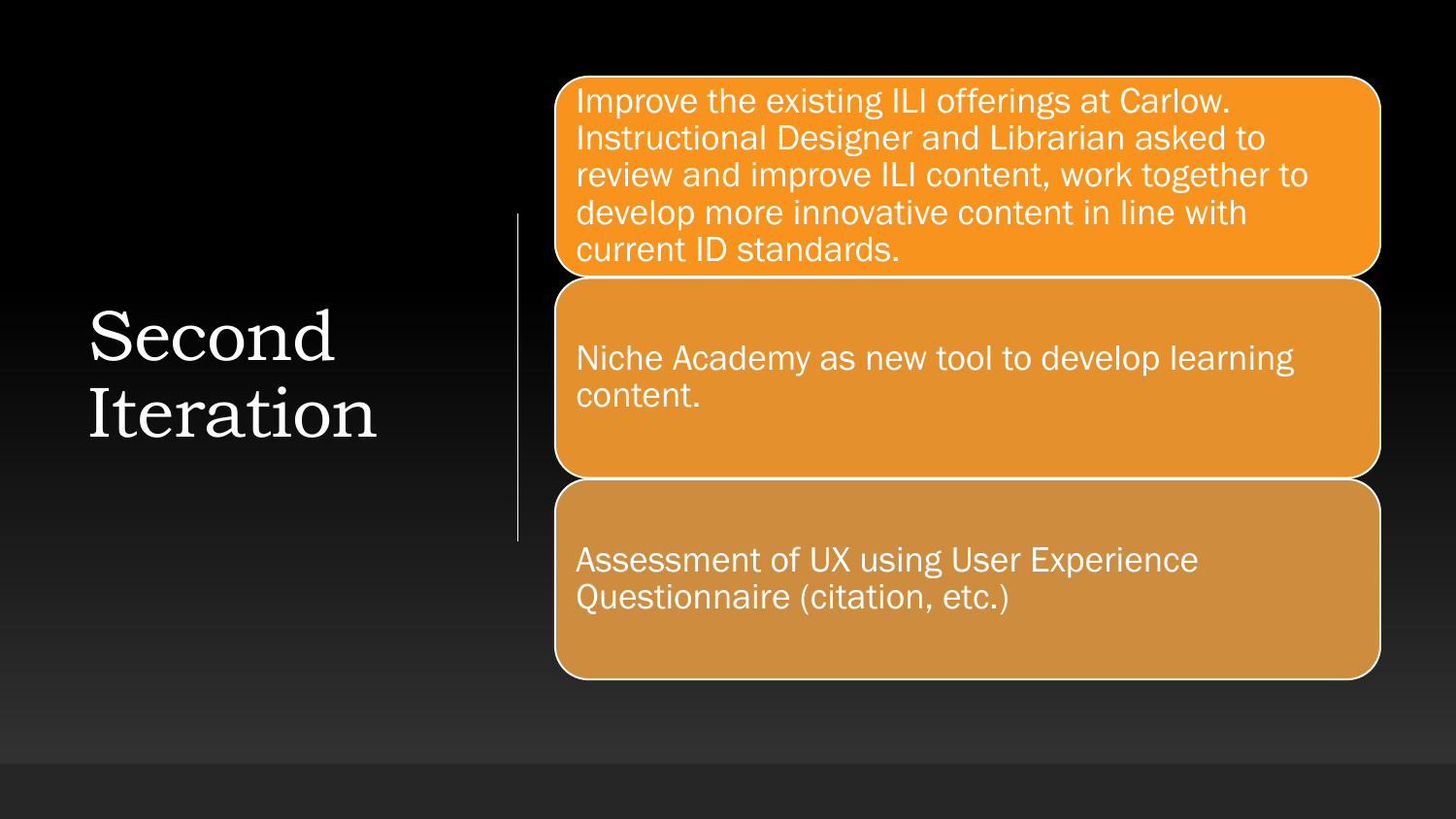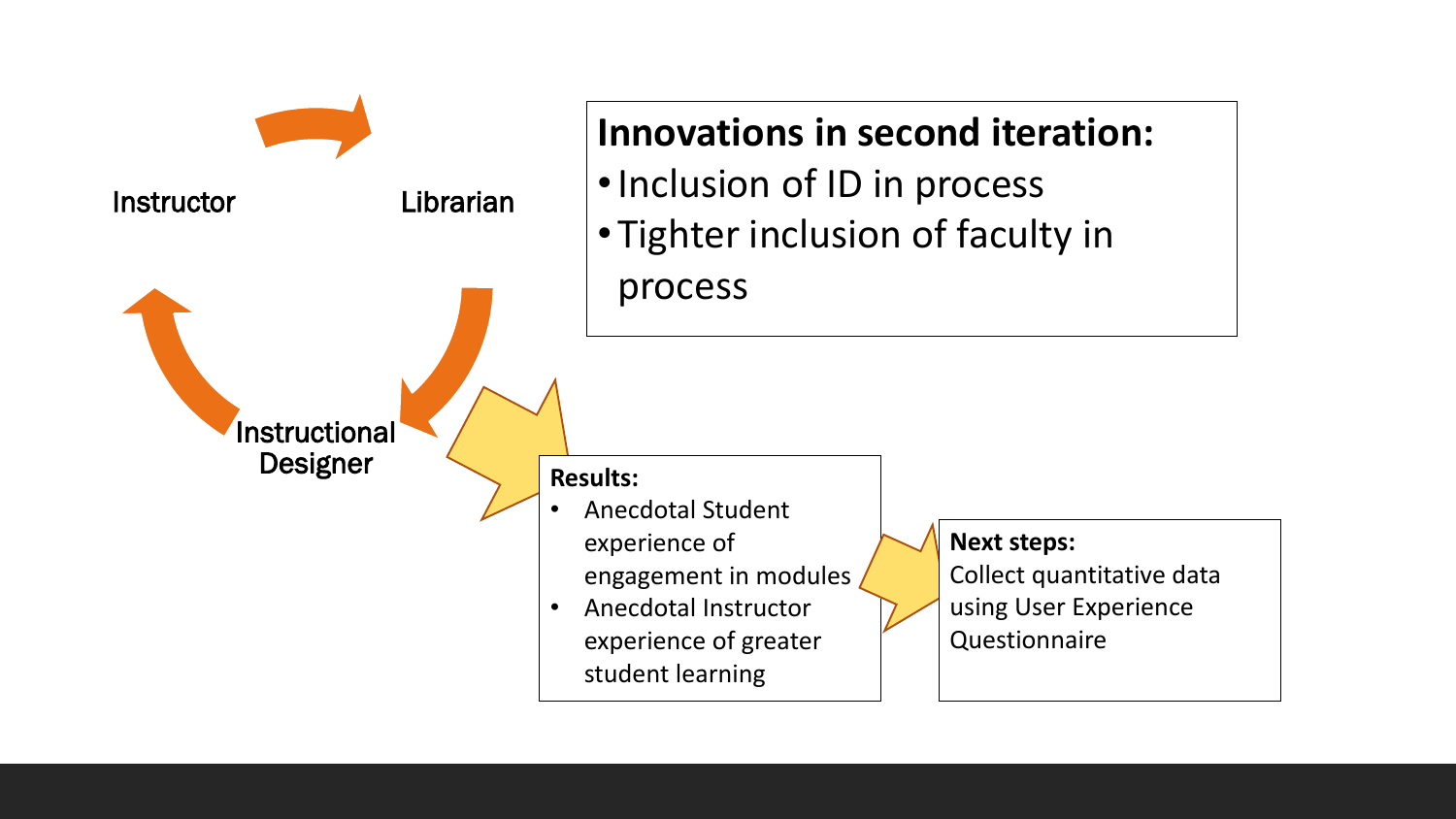### Faculty Buy- $1n$

Librarian met with faculty stakeholders and Instructional Designer to demonstrate content, flexibility of applications.

Faculty buy-in achieved: MSW program adopting for classroom and new student orientation,

MSW faculty members to serve as "faculty advocates" for Niche Academy and Grace Library's ability to develop effective onboarding/instructional content for faculty/staff/students.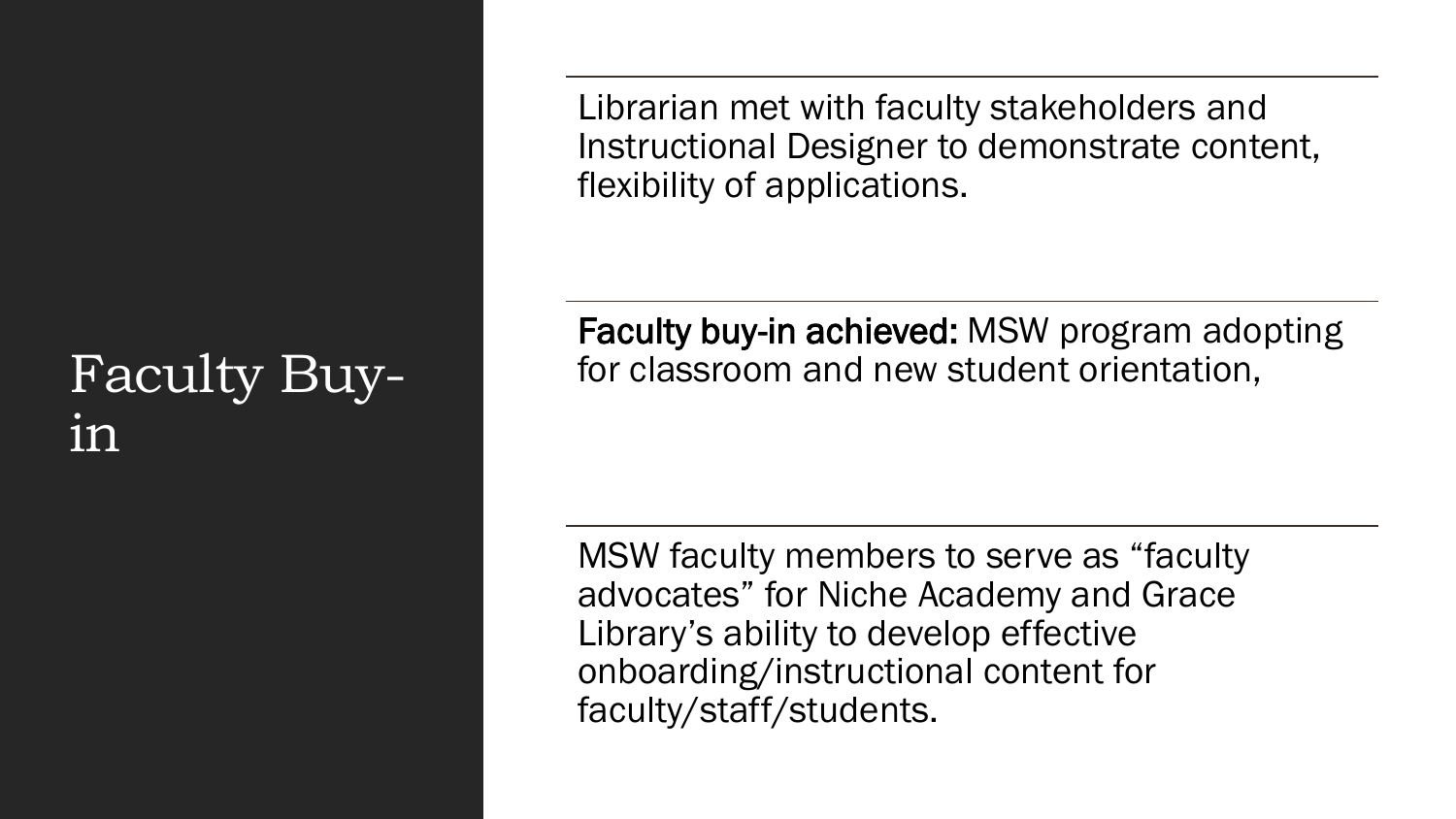### Platform for Second Iteration: Niche Academy

#### *ADVANTAGES*

User friendly

Low cost (\$1,200/year)

Easy to develop/modify content

Library services-focused content library

#### *DISADVANTAGES*

Limited functionality

Tech startup, company doesn't have a track record

"Messy" data collection from assessments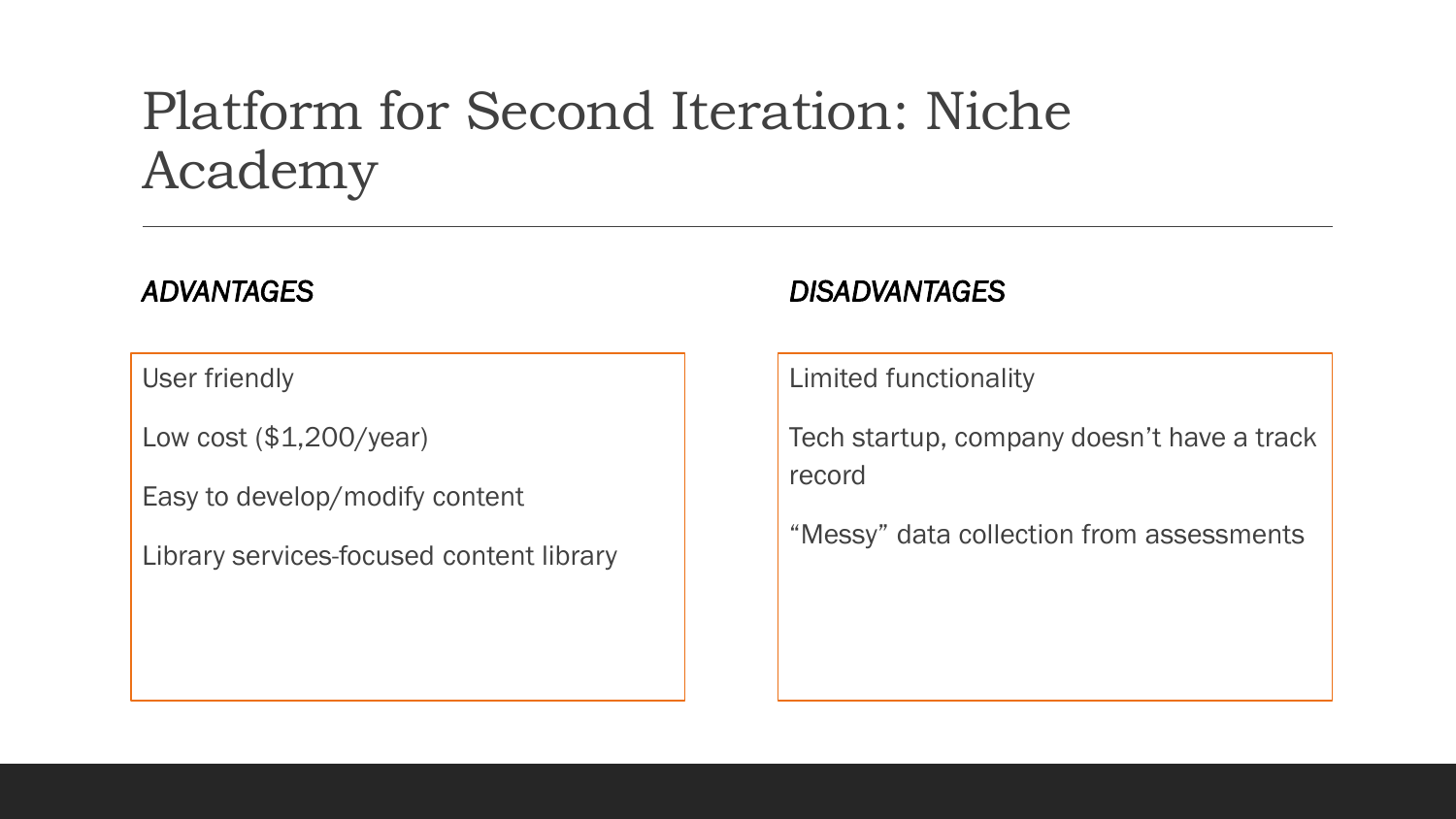## Anecdotal Responses

Student responses to open-ended question at end of modules

Qualitative data—what are your thoughts, opinions? What worked, didn't?

| - 31/03/2022: this was fun! I like the cartoon.                                                                       |         |
|-----------------------------------------------------------------------------------------------------------------------|---------|
| $\bullet$ Rectangular Snip<br><sup>9</sup> View messages                                                              |         |
| Join the conversation                                                                                                 |         |
| - 24/03/2022:  I enjoyed this module and I felt it was very easy and helpful! I would use this in<br>another course.  |         |
| View messages                                                                                                         |         |
| Join the conversation                                                                                                 |         |
| - 24/03/2022: I wouldn't use this for other classes unless I need help on that certain topic.                         |         |
| <b>Wiew messages</b>                                                                                                  |         |
| <b>D</b> Join the conversation                                                                                        |         |
| - 24/03/2022: I think this module was helpful. I also liked how you could retake the little quizzes                   |         |
| - 31/03/2022: Learning how relevant research questions are is important.                                              |         |
| <b>Wiew messages</b>                                                                                                  |         |
| <b>D</b> Join the conversation                                                                                        |         |
| - 31/03/2022: It was very helpful in describing how to form a quality research question.                              |         |
| View messages                                                                                                         |         |
| <b>D</b> Join the conversation                                                                                        |         |
| - 31/03/2022: Yes, this is helpful so we are able to not have a broad question when developing a<br>research question |         |
| <b>W</b> View messages                                                                                                |         |
| <b>D</b> Join the conversation                                                                                        |         |
| -31/03/2022: this module was helpful. I was unable to scroll down to the bottom of the "broad to                      |         |
| <b>W</b> View messages<br><b>D</b> Join the conversation                                                              |         |
| - 29/03/2022: This was so helpful to me and my peers!                                                                 |         |
| <sup>O</sup> View messages                                                                                            |         |
| <b>D</b> Join the conversation                                                                                        |         |
| - 29/03/2022: Yes it was helpful and made sense.                                                                      | $\cdot$ |
| <b>W</b> View messages                                                                                                |         |
| <b>O</b> Join the conversation                                                                                        |         |
| - 23/03/2022: It was helpful and made sense to filter results.                                                        |         |
| <b>W</b> View messages                                                                                                |         |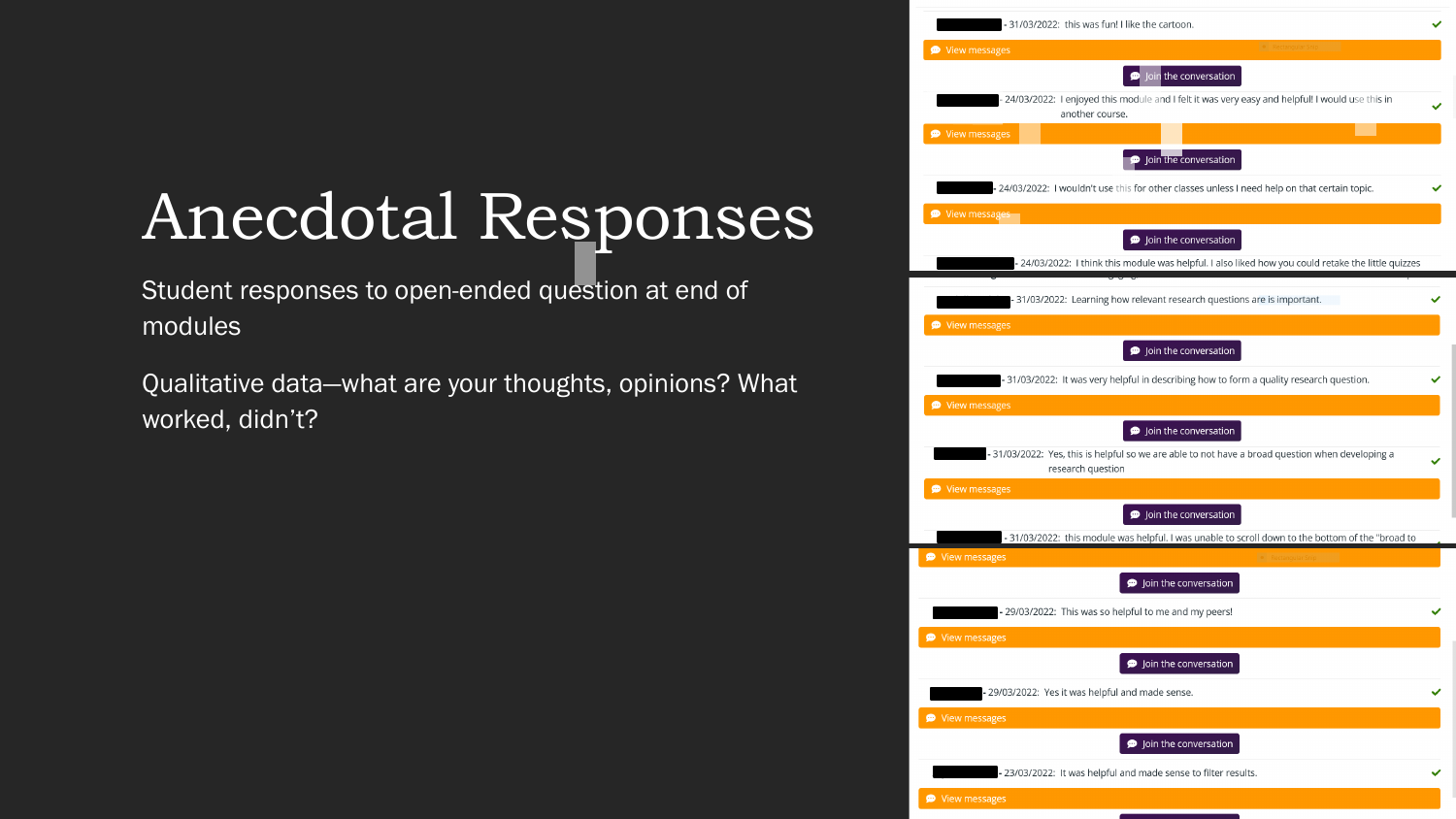# Looking Forward

Current discussions (as of 6/1) with first-year curriculum committee to determine use of content per course (SKW & SKC) Collecting and measuring data, responses from User Experience **Questionnaire** Proposal submitted to University's Institutional Review Board Looking to answer the question "is this a userfriendly experience"?

> These data will inform future developments, iterations of this project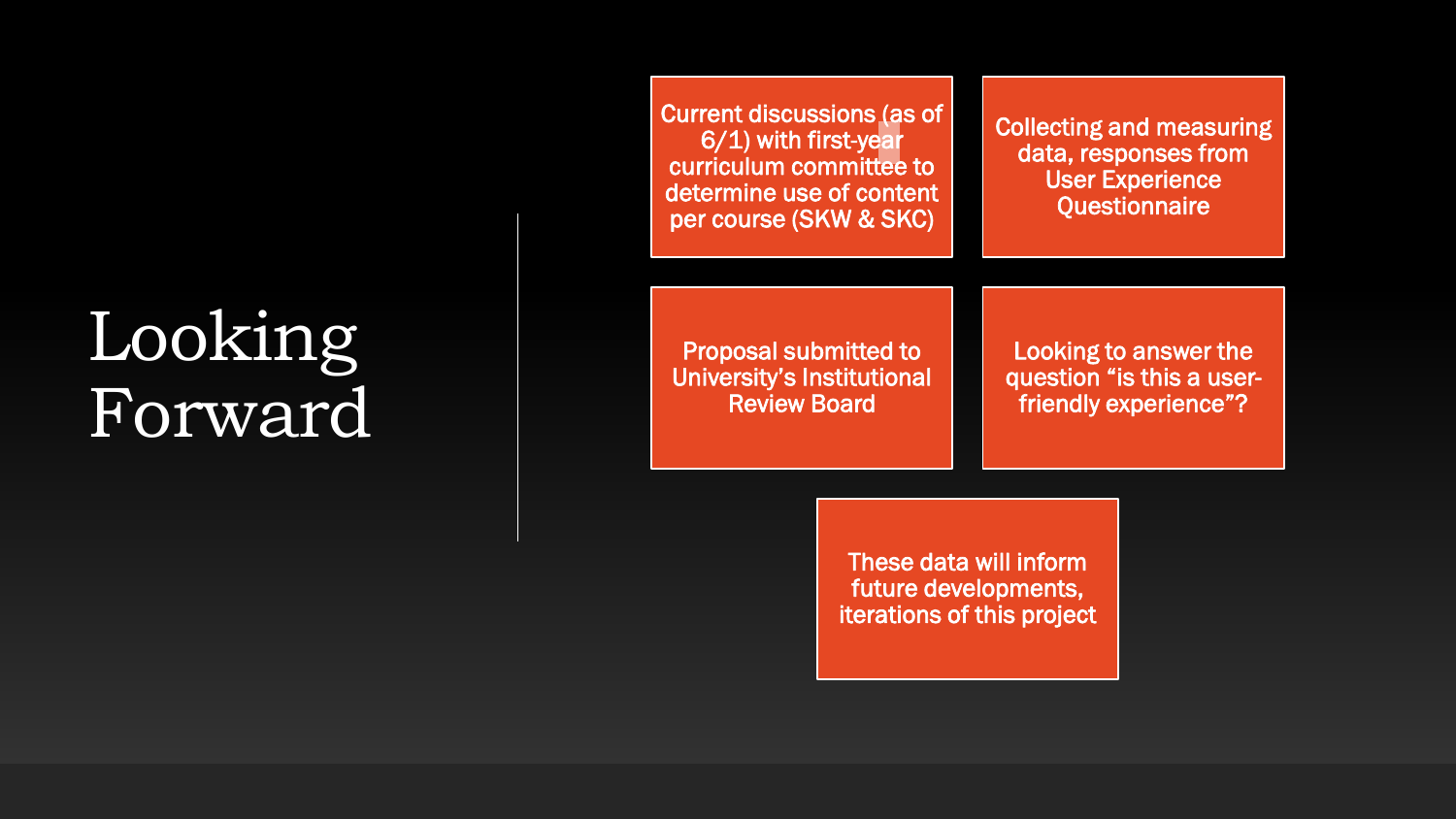### Instrument: User Experience Questionnaire

#### •Why UEQ?

- Ready-made
- Suits our needs
- Well validated
- Suite contains powerful data analysis tools

#### Plagiarism: What It Is and How to Avoid It

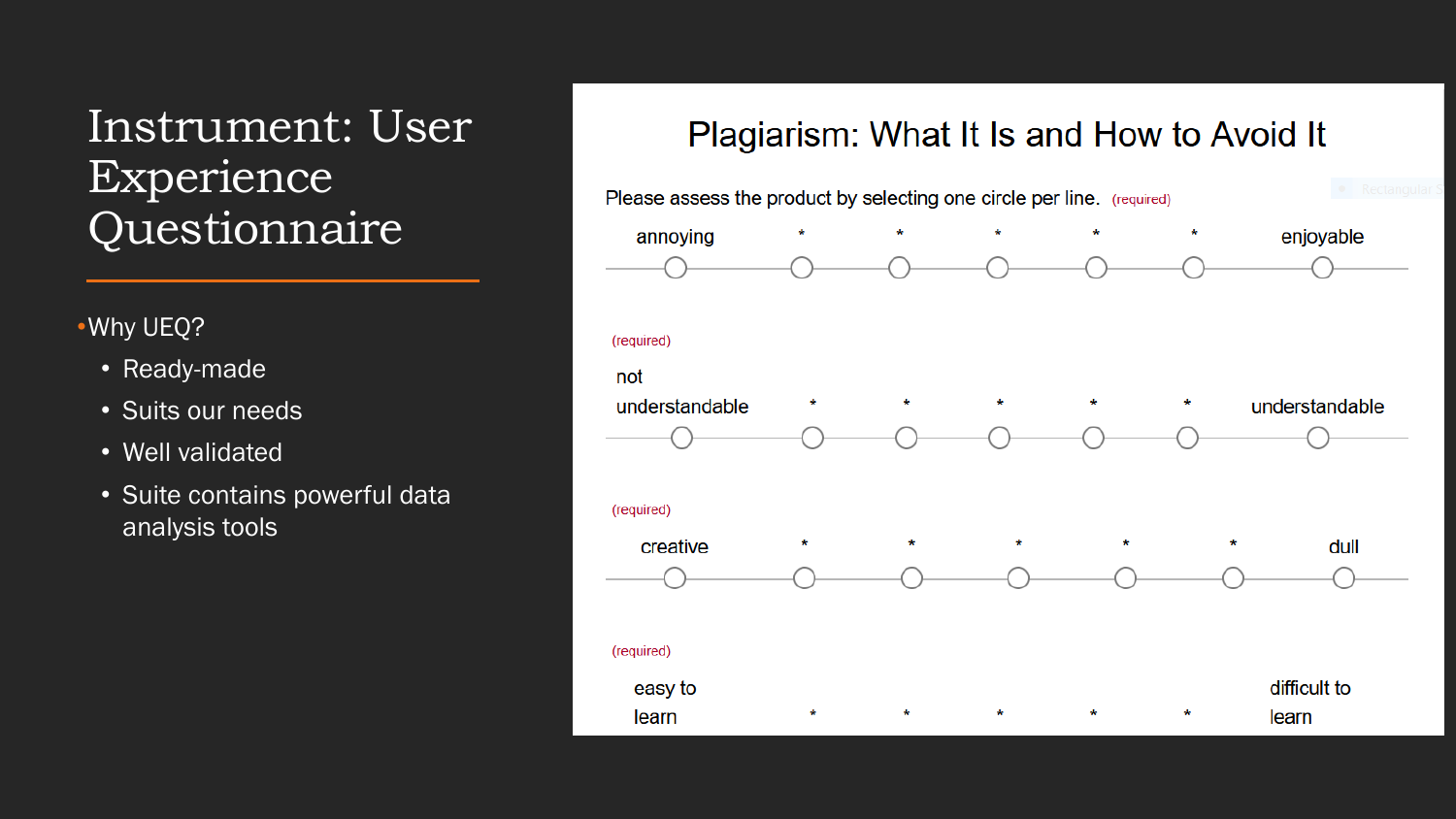## References

Erlinger, A. (2018). Outcomes assessment in undergraduate information literacy instruction: A systematic review. *College & Research Libraries*, *79*(4), 442–479.

Julien, H., Gross, M., & Latham, D. (2018). Survey of information literacy instructional practices in U.S. academic libraries. *College & Research Libraries*, *79*(2), 179–199.

Laugwitz, B., Held, T., Schrepp, M., & Holzinger, Andreas. (2008). In *Construction and evaluation of a user experience questionnaire* (pp. 63–76). essay. https://doi.org/10.1007/978-3-540-89350-9\_6

Oakleaf, M. (2009). The information literacy assessment cycle: A guide for increasing student learning and improving librarian instructional skills. *Journal of Documentation*, *65*(4), 539–560.

Oakleaf, M. (2014). A roadmap for assessing student learning using the new framework for information literacy for higher education. *The Journal of Academic Librarianship*, *40*(5), 510–514.

Schrepp, M., Hinderks, A., Thomaschewski Jo., & Marcus, A. (2014). In *Applying the user experience questionnaire (UEQ) in different evaluation scenarios* (pp. 383–392). essay. https://doi.org/10.1007/978-3-319-07668-3\_37